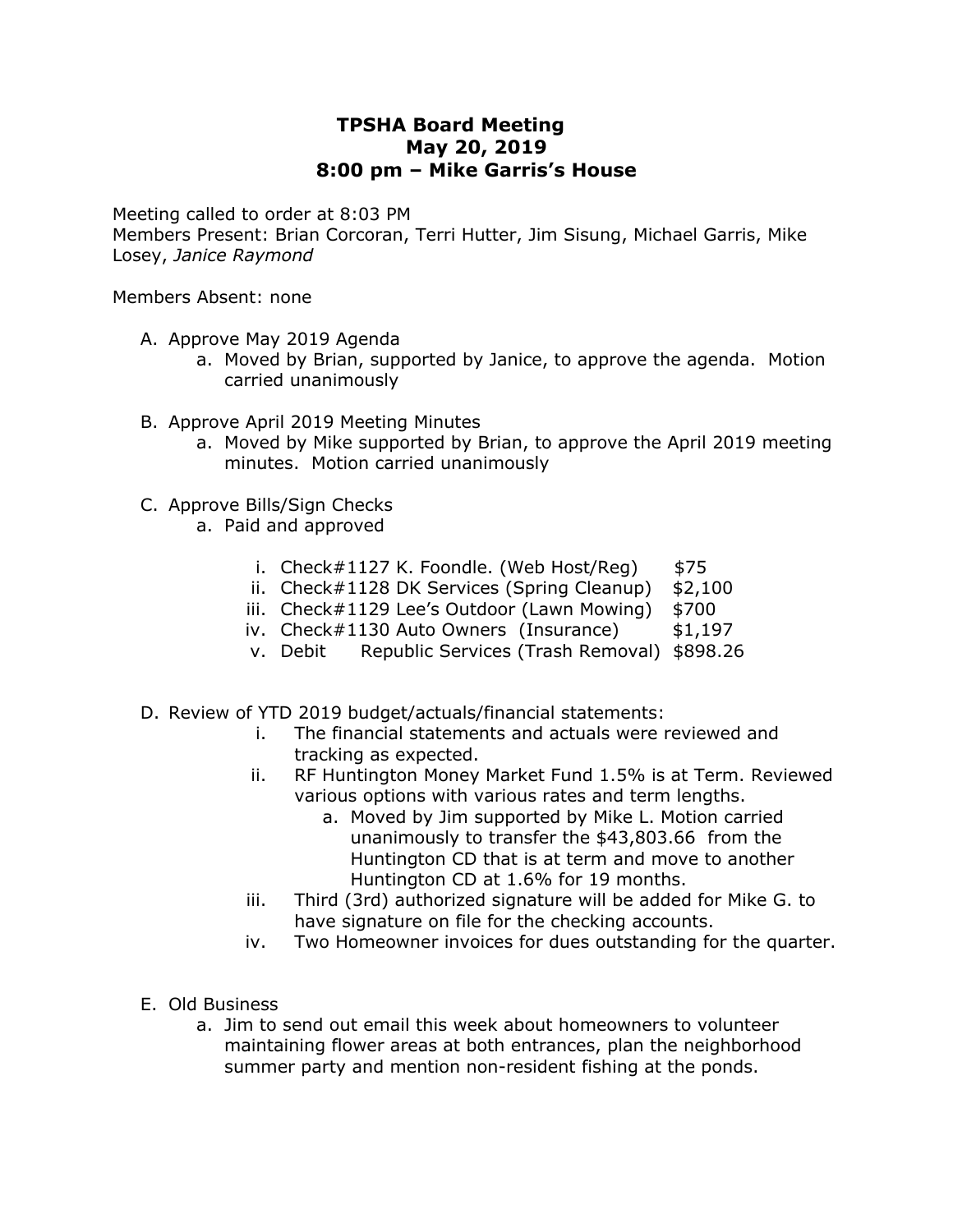b. DK Services came back and added more mulch to the North Entrance so it looks better now.

Homeowner Property Plan Submissions:

- i. Reviewed Savage Family Plan for new deck. Approved plan as submitted.
- ii. Reviewed Sisung Family Plan for backyard Hot Tub. Plan approved as submitted.

Moved by Mike L supported by Janice, to approve the Plans i. and ii. above as submitted. Motion carried unanimously.

Homeowners as above to be notified they are approved.

## F. New Business

- a. TPSHA Correspondence-Homeowner-related Issues:
	- i. Complaints from residents that people fishing in the ponds must be residents. Confirmed that no trespassing signs are still posted on the fences. Residents may call Sheriff's Office if they do not feel comfortable approaching the people to see if they are neighbors.
	- ii. Wojcik's insurance policy was reviewed and meets requirements to have wedding event at the pond.

G. Grounds Maintenance:

a. Update from Brian Regarding Maintenance:

Landscape Issues:

- i. Weed issues at entrances: East Side Pond Under Large Pines, Near Mailboxes at North Entrance weeds growing around.
- ii. Brian to contact DK service to bid to take care of weed problem and Jim to call lawn service about weeding and feeding around the areas close to both entrances (grass and beds).
- iii. Dead Bush at North Entrance (Westside) replace. Brian to call Lodi Farms for replacement.

Pillar Maintenance

- i. Continue to look for service to repair bricks.
- Fence repair and replacement
	- ii. Continue to explore options. Once options are found email survey to residents to get input and direction.
- H. Open Floor
- I. Adjournment
	- iii. The meeting was adjourned at 9:20 PM
	- iv. The next meeting will be 6/10/2019 @ 6:00 pm, Mike Losey's House